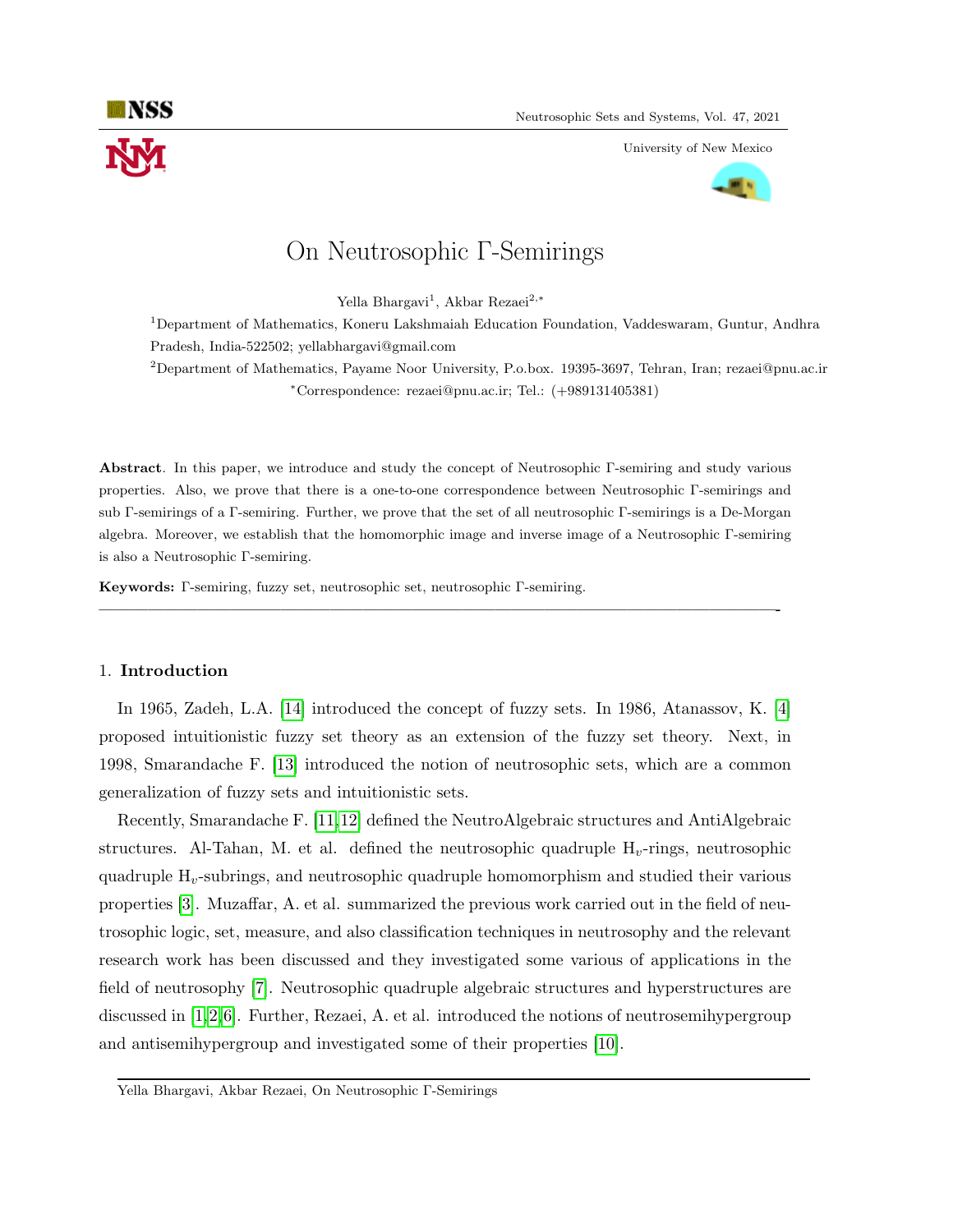In 1996, Rao, M.K. [\[8\]](#page-15-8) introduced the concept of Γ-semiring as a generalization of semiring as well as Γ-ring (also see [\[9\]](#page-15-9)). It is known that, the notion of Γ-semirings is an extension of the ternary semirings. Then Bhargavi, Y. et al. studied on fuzzy Γ-semirings and investigated some of their properties [\[5\]](#page-14-4).

In this paper, we introduce and study the concept of neutrosophic Γ-semiring and study various properties. Further, we prove that the set of all neutrosophic Γ-semirings is a De-Morgan algebra. Also, we establish that the homomorphic image and inverse image of a neutrosophic Γ-semiring is also a neutrosophic Γ-semiring.

### 2. Preliminaries

We recall the basic notions and definitions regrading Γ-semirings used in the paper.

**Definition 2.1.** ( [\[9\]](#page-15-9)) Let E and  $\Gamma$  be two additive commutative semigroups. Then E is called Γ-semiring if there exists a mapping  $E \times \Gamma \times E \to E$  image to be denoted by  $e \alpha f$  if it satisfies the following conditions: for all  $e, f, g \in E$ ;  $\alpha, \beta \in \Gamma$ .

(ΓSR1)  $e\alpha(f+g) = e\alpha f + e\alpha g$ , (ΓSR2)  $(e+f)\alpha g = e\alpha g + f\alpha g$ , (ΓSR3)  $e(\alpha + \beta)f = e\alpha f + e\beta f$ , (ΓSR4)  $e\alpha(f\beta g) = (e\alpha f)\beta g$ .

**Definition 2.2.** ( [\[9\]](#page-15-9)) A nonempty subset  $\varphi$  of a Γ-semiring E is said to be a sub Γ-semiring of E if  $(F, +)$  is a sub semigroup of  $(E, +)$  and  $e \alpha f \in F$ , for all  $e, f \in F$ ;  $\alpha \in \Gamma$ .

**Definition 2.3.** ( [\[9\]](#page-15-9)) Let E and  $\varphi$  be two Γ-semirings. Then  $\varphi : E \to F$  is called a homomorphism if

1.  $\varphi(e+f) = \varphi(e) + \varphi(f)$ , 2.  $\varphi(e\gamma f) = \varphi(e)\gamma\varphi(f)$ , for all  $e, f \in E; \gamma \in \Gamma$ .

**Definition 2.4.** (13) Let E be a space of points (objects), with a generic element in E denoted by E. A neutrosophic set  $\psi$  in E is characterized by a truth-membership function  $\psi_T(e)$ , an indeterminacy-membership function  $\psi_I(e)$  and a falsity-membership function  $\psi_F(e)$ . Then, a simple valued neutrosophic set A can be denoted by

$$
\psi = \{ \langle e, \psi_T(e), \psi_I(e), \psi_F(e) \rangle : e \in E \},\
$$

where  $\psi_T(e), \psi_I(e), \psi_F(e) \in [0,1]$  for each point E in E. Therefore, the sum of  $\psi_T(e), \psi_I(e), \psi_F(e)$  satisfies the condition  $0 \leq \psi_T(e) + \psi_I(e) + \psi_F(e) \leq 3$ .

For convenience, simple valued neutrosophic set is abbreviated to neutrosophic set later.

**Definition 2.5.** ( [\[13\]](#page-15-1)) Let  $\psi = (\psi_T, \psi_I, \psi_F)$  and  $\phi = (\phi_T, \phi_I, \phi_F)$  be two neutrosophic sets of a universe of discourse E.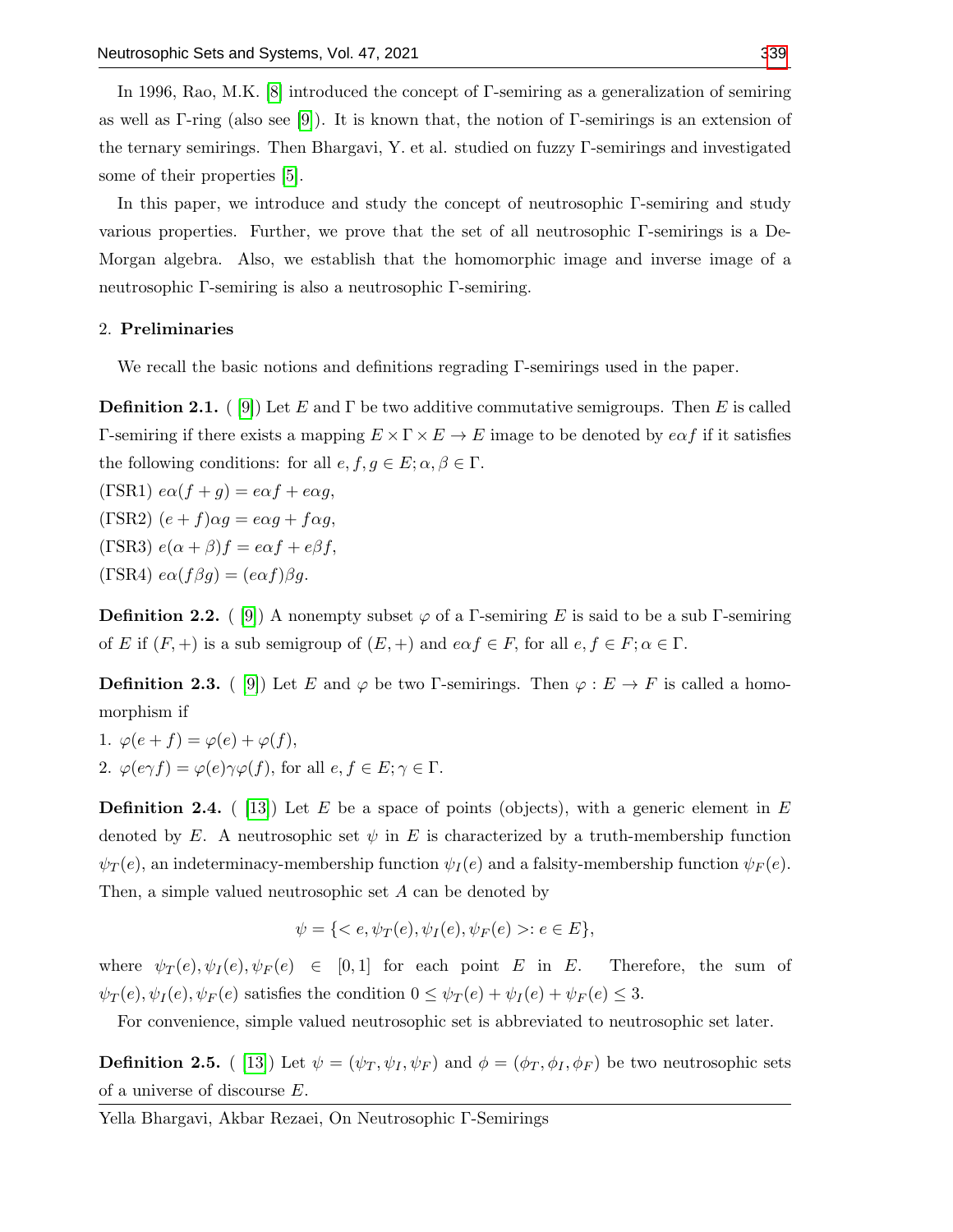The complement of  $\psi$  is denoted by  $\psi^c$  or  $\psi'$  and is defined as

$$
\psi_T^c(e) = \psi_F(e), \, \psi_I^c(e) = 1 - \psi_I(e), \, \psi_F^c(e) = \psi_T(e).
$$

The intersection of  $\psi$  and  $\phi$  is defined as  $\psi \cap \phi = ((\psi \cap \phi)_T, (\psi \cap \phi)_I, (\psi \cap \phi)_F)$ , where  $(\psi \cap \phi)_T(e) = \min{\psi_T(e), \phi_T(e)}, \ (\psi \cap \phi)_I(e) = \max{\psi_I(e), \phi_I(e)}$  and  $(\psi \cap \phi)_F(e) =$  $\max\{\psi_F(e), \phi_F(e)\}.$ 

The union of  $\psi$  and  $\phi$  is defined as  $\psi \cup \phi = ((\psi \cup \phi)_T, (\psi \cup \phi)_I, (\psi \cup \phi)_F)$ , where  $(\psi \cup \phi)_T (e)$  $\max{\psi_T(e), \phi_T(e)}, (\psi \cup \phi)_I(e) = \min{\psi_I(e), \phi_I(e)}$  and  $(\psi \cup \phi)_F(e) = \min{\psi_F(e), \phi_F(e)}$ .

A neutrosophic set  $\psi$  is contained in another neutrosophic set  $\phi$ , defined as follows:

 $\psi \subseteq \phi$  if and only if  $\psi_T(e) \leq \phi_T(e)$ ,  $\psi_I(e) \geq \phi_I(e)$  and  $\psi_F(e) \geq \phi_F(e)$ , for all  $e \in E$ .

**Definition 2.6.** ( [\[13\]](#page-15-1)) Let  $\psi = (\psi_T, \psi_I, \psi_F)$  be a neutrosophic set of a universe of discourse E. For  $\alpha, \beta, \gamma \in [0,1]$  with  $0 \leq \alpha + \beta + \gamma \leq 3$ , the  $(\alpha, \beta, \gamma)$ - cut or neutrosophic cut of  $\psi$  is the crisp subset of  $E$  is given by

$$
\psi_{(\alpha,\beta,\gamma)} = \{ e \in E : \psi_T(e) \ge \alpha, \psi_I(e) \le \beta, \psi_F(e) \le \gamma \}.
$$

**Definition 2.7.** ( [\[13\]](#page-15-1)) Let  $\varphi$  be a mapping from a set E into a set F. Let  $\psi$  be a neutrosophic set in E. Then the image  $\varphi(\psi)$  of  $\psi$  is the neutrosophic set in F defined by:

$$
(\varphi(\psi_T))(f) = \begin{cases} \sup_{z \in \varphi^{-1}(f)} \psi_T(z) & \text{if } \varphi^{-1}(f) \neq \phi \\ 0 & otherwise \end{cases}
$$

,

,

$$
(\varphi(\psi_I))(f) = \begin{cases} \inf_{z \in \varphi^{-1}(f)} \psi_I(z) & \text{if } \varphi^{-1}(f) \neq \phi \\ 1 & otherwise \end{cases}
$$

and

$$
(\varphi(\psi_F))(f) = \begin{cases} \inf_{z \in \varphi^{-1}(f)} \psi_F(z) & \text{if } \varphi^{-1}(f) \neq \phi \\ 1 & otherwise \end{cases}
$$

for all  $f \in F$ , where  $\varphi^{-1}(f) = \{e : \varphi(e) = f\}.$ 

Let  $\phi$  be a neutrosophic set in F. Then the inverse image of  $\varphi^{-1}(\phi)$  of  $\phi$  is the neutrosophic set in E by  $\varphi^{-1}(\phi)(e) = \phi(\varphi(e))$ , for all  $e \in E$ .

**Definition 2.8.** (5) A fuzzy set  $\mu$  in a Γ-semiring E is called fuzzy Γ-semiring if it satisfies the following properties: for all  $e, f \in E; \gamma \in \Gamma$ 

$$
(FI1) \ \mu(e+f) \ge \min\{\mu(e), \mu(f)\},\
$$

$$
(FI2) \ \mu(e\gamma f) \ge \min\{\mu(e), \mu(f)\}.
$$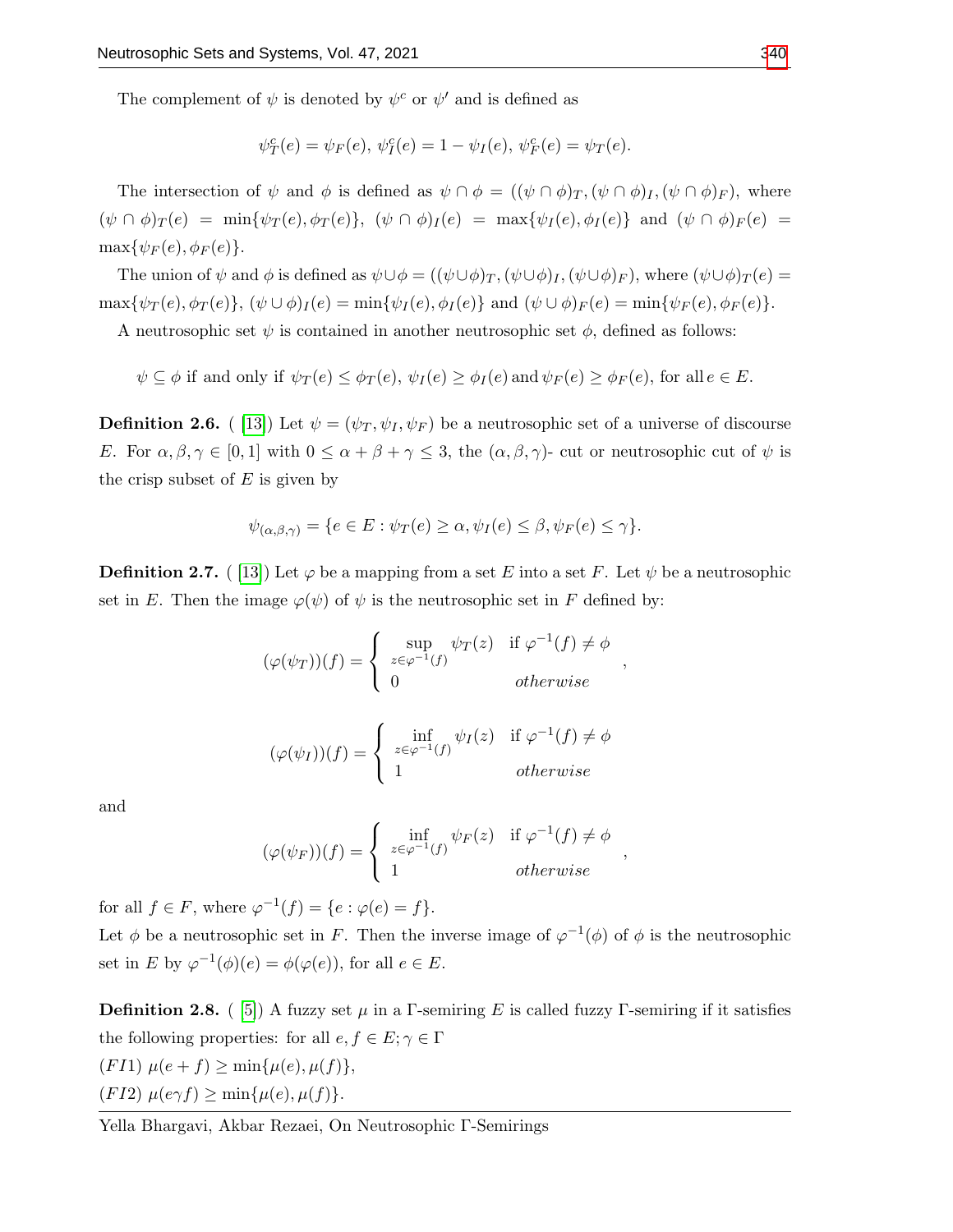#### 3. On Neutrosophic Γ-semirings

This section presents some important properties of neutrosophic Γ-semirings and characterize neutrosophic Γ-semirings to the crisp Γ-semirings, and we prove that the set of all neutrosophic Γ-semirings is a De-Morgan algebra.

Throughout this section E stands for a  $\Gamma$ -semiring unless otherwise mentioned. Now, we introduce the following.

**Definition 3.1.** A neutrosophic set  $A = (\psi_T, \psi_I, \psi_F)$  in a *Γ*-semiring *E* is called a Neutrosophic Γ-semiring if it satisfies the following properties: for all  $e, f \in E; \gamma \in \Gamma$ 

 $(N\Gamma SR1) \psi_T(e+f) \ge \min{\psi_T(e), \psi_T(f)},$ (NΓSR2)  $\psi_I(e+f) \leq \max{\psi_I(e), \psi_I(f)},$ (NΓSR3)  $\psi_F(e+f) \leq \max{\psi_F(e), \psi_F(f)},$  $(NFSR4) \psi_T(e\gamma f) \ge \min{\psi_T(e), \psi_T(f)},$  $(NFSR5) \psi_I(e \gamma f) \leq \max{\psi_I(e), \psi_I(f)},$ 

 $(NFSR6) \psi_F(e \gamma f) \leq \max{\psi_F(e), \psi_F(f)}.$ 

**Example 3.2:** Let E be the set of negative integers and  $\Gamma$  be the set of negative even integers. Then E,  $\Gamma$  are additive commutative semigroups. Define the mapping  $E \times \Gamma \times E \to E$  by  $e \alpha f$ usual product of  $e, \alpha, f$ , for all  $e, f \in E$ ;  $\alpha \in \Gamma$ . Then E is a *Γ*-semiring. Let  $\psi = (\psi_T, \psi_I, \psi_F)$ , where  $\psi_T : E \to [0,1], \psi_I : E \to [0,1]$  and  $\psi_F : E \to [0,1]$  defined by:

$$
\psi_T(e) = \begin{cases} 0.6 & \text{if } e = -1 \\ 0.7 & \text{if } e = -2 \\ 0.9 & \text{if } e < -2 \end{cases}
$$

,

|                                                                 |  | $\int 0.5$ if $e=-1$ |
|-----------------------------------------------------------------|--|----------------------|
| $\psi_I(e) = \begin{cases} 0.3 & \text{if } e = -2 \end{cases}$ |  |                      |
|                                                                 |  | 0.2 if $e < -2$      |

and

$$
\psi_F(e) = \begin{cases} 0.4 & \text{if } e = -1 \\ 0.2 & \text{if } e = -2 \\ 0.1 & \text{if } e < -2 \end{cases}.
$$

Thus  $\psi$  is a Neutrosophic Γ-semiring of E.

**Example 3.2.** Let E be the set of real numbers and  $\Gamma$  be the set of positive numbers. Then E,  $\Gamma$  are additive commutative semigroups. Define the mapping  $E \times \Gamma \times E \to E$  by  $e\alpha f$  usual product of  $e, \alpha, f$ , for all  $e, f \in E$ ;  $\alpha \in \Gamma$ . Then E is a *Γ*-semiring. Let  $\psi = (\psi_T, \psi_I, \psi_F)$ , where Yella Bhargavi, Akbar Rezaei, On Neutrosophic Γ-Semirings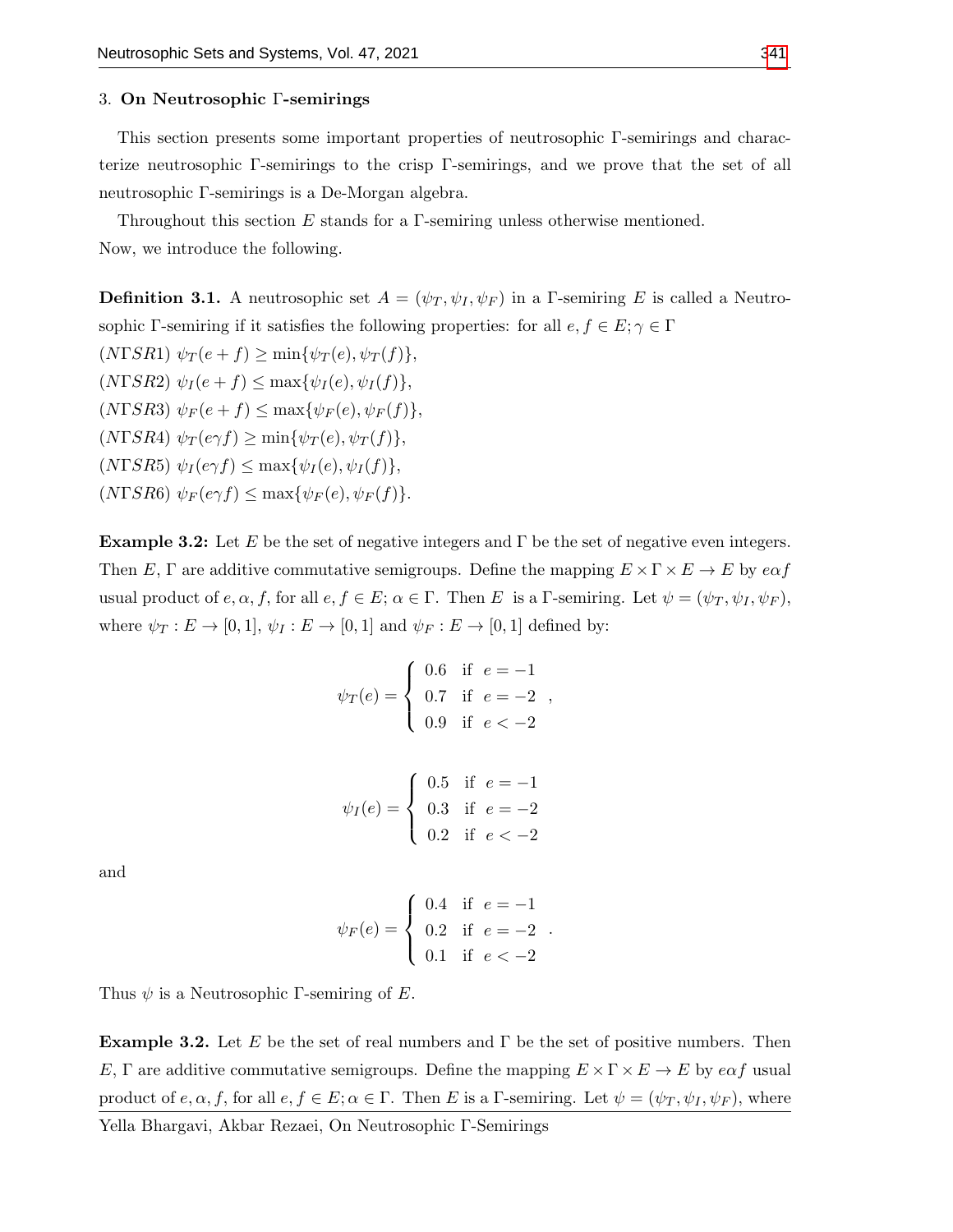$\psi_T : E \to [0,1], \psi_I : E \to [0,1]$  and  $\psi_F : E \to [0,1]$  defined by:

$$
\psi_T(e) = \begin{cases}\n0.9 & \text{if } e = 0 \\
0.7 & \text{if } e \text{ is positive} \\
0.6 & \text{if } e \text{ is negative}\n\end{cases}
$$
\n
$$
\psi_I(e) = \begin{cases}\n0.2 & \text{if } e = 0 \\
0.3 & \text{if } e \text{ is positive} \\
0.5 & \text{if } e \text{ is negative}\n\end{cases}
$$

and

$$
\psi_F(e) = \begin{cases} 0.1 & \text{if } e = 0 \\ 0.2 & \text{if } e \text{ is positive} \\ 0.4 & \text{if } e \text{ is negative} \end{cases}
$$

.

Thus  $\psi$  is a Neutrosophic Γ-semiring of E.

**Theorem 3.3.** A neutrosophic set  $\psi = (\psi_T, \psi_I, \psi_F)$  is a neutrosophic Γ-semiring of E if and only if  $\psi_T$ ,  $1 - \psi_I$  and  $1 - \psi_F$  are fuzzy  $\Gamma$ -semirings of E.

*Proof.* Suppose  $\psi = (\psi_T, \psi_I, \psi_F)$  is a neutrosophic Γ-semiring of E. Let  $e, f \in E$ ;  $\gamma \in \Gamma$ . Then (i)  $\psi_T(e+f) \ge \min{\psi_T(e), \psi_T(f)},$ (ii)  $\psi_I(e+f) \leq \max{\psi_I(e), \psi_I(f)}$ , i.e.,  $1 - \psi_I(e+f) \geq \min{\{1 - \psi_I(e), 1 - \psi_I(f)\}}$ , (iii)  $\psi_F(e+f) \leq \max{\psi_F(e), \psi_F(f)},$  i.e.,  $1 - \psi_F(e+f) \geq \min{1 - \psi_F(e), 1 - \psi_F(f)},$  $(iv) \psi_T(e\gamma f) \ge \min{\psi_T(e), \psi_T(f)},$ (v)  $\psi_I(e \gamma f) \leq \max{\psi_I(e), \psi_I(f)}$ , i.e.,  $1 - \psi_I(e \gamma f) \geq \min{\{1 - \psi_I(e), 1 - \psi_I(f)\}}$ , (vi)  $\psi_F(e \gamma f) \leq \max{\psi_F(e), \psi_F(f)},$  i.e.,  $1 - \psi_F(e \gamma f) \geq \min{\{1 - \psi_F(e), 1 - \psi_F(f)\}}.$ Thus,  $\psi_T$ ,  $1 - \psi_I$  and  $1 - \psi_F$  are fuzzy Γ-semiring of E. The converse part is obvious from the definition.  $\Box$ 

**Theorem 3.4.** A neutrosophic set psi =  $(\psi_T, \psi_I, \psi_F)$  of E is neutrosophic  $\Gamma$ - semiring of E if and only if for all  $\alpha, \beta, \gamma \in [0,1]$ , the  $(\alpha, \beta, \gamma)$ -cut  $\psi_{(\alpha, \beta, \gamma)}$  is a sub *Γ*-semiring of *E*.

*Proof.* Suppose  $\psi = (\psi_T, \psi_I, \psi_F)$  of E is a neutrosophic Γ-semiring. Let  $e, f \in \psi_{(\alpha,\beta,\gamma)}$ ;  $\eta \in \Gamma$ . Then  $\psi_T(e), \psi_T(f) \geq \alpha$ ,  $\psi_I(e), \psi_I(f) \leq \beta$ ,  $\psi_F(e), \psi_F(f) \leq \gamma$ . Since A is neutrosophic Γsemiring, we have:

(i)  $\psi_T(e+f) \ge \min{\psi_T(e), \psi_T(f)} \ge \alpha$ , (ii)  $\psi_I(e+f) \leq \max{\psi_I(e), \psi_I(f)} \leq \beta$ , (iii)  $\psi_F(e+f) \leq \max{\psi_F(e), \psi_F(f)} \leq \gamma$ , which implies  $e + f \in \psi_{(\alpha,\beta,\gamma)}$ . Also, since  $(iv) \psi_T(\mathit{enf}) \ge \min{\psi_T(e), \psi_T(f)} \ge \alpha,$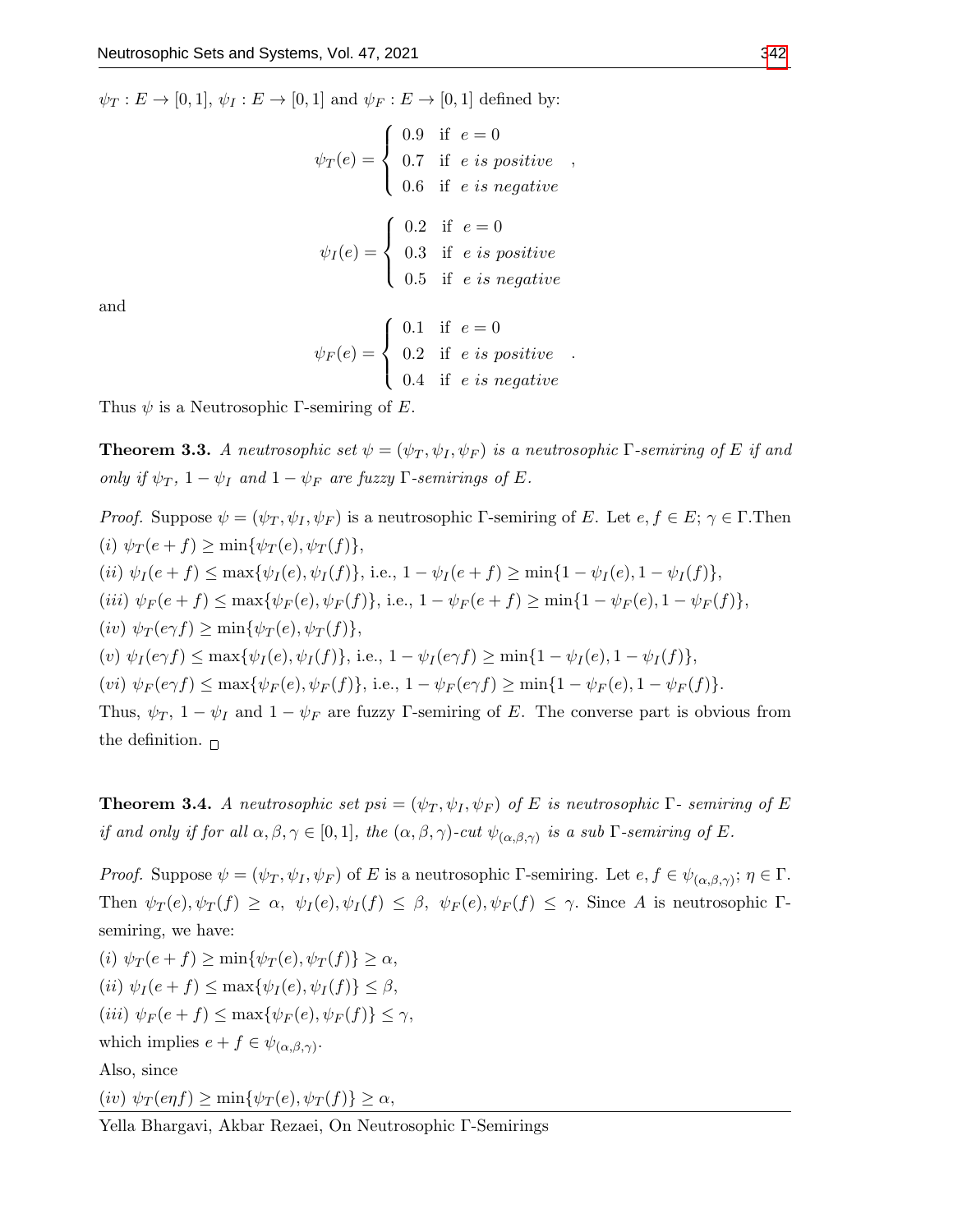(v)  $\psi_I(\mathit{enf}) \leq \max{\psi_I(e), \psi_I(f)} \leq \beta$ , (vi)  $\psi_F(\mathit{enf}) \leq \max{\psi_F(e), \psi_F(f)} \leq \gamma$ , which implies  $e\eta f \in \psi_{(\alpha,\beta,\gamma)}$ .

Thus,  $\psi_{(\alpha,\beta,\gamma)}$  is a sub Γ-semiring of E.

Conversely, suppose  $\psi_{(\alpha,\beta,\gamma)}$  is a sub Γ-semiring of E. Let  $e, f \in E$ ;  $\eta \in \Gamma$ . Let  $\psi_T(e)$  $\alpha$ 1,  $\psi_I(e) < \beta \psi_1$ ,  $\psi_F(e) < \gamma \psi_1$  and  $\psi_T(f) > \alpha$ 2,  $\psi_I(f) < \beta \psi_2$ ,  $\psi_F(f) < \gamma_2$ . Put  $\alpha = \min{\{\alpha 1, \alpha 2\}}, \ \beta = \max{\{\beta \psi_1, \beta \psi_2\}} \ and \ \gamma = \max{\{\gamma \psi_1, \gamma \psi_2\}}.$  Then  $e, f \in \psi_{(\alpha, \beta, \gamma)},$ and so  $e + f \in \psi_{(\alpha,\beta,\gamma)}$  and  $e\eta f \in \psi_{(\alpha,\beta,\gamma)}$ . Hence  $\psi_T(e + f) \geq \alpha = \min{\{\psi_T(e), \psi_T(f)\}},$  $\psi_I(e+f) \leq \beta = \max{\psi_I(e), \psi_I(f)}$ ,  $\psi_F(e+f) \leq \gamma = \max{\psi_F(e), \psi_F(f)}$  and  $\psi_T(eqf) \geq \alpha =$  $\min{\psi_T(e), \psi_T(f)}, \psi_I(enf) \leq \beta = \max{\psi_I(e), \psi_I(f)}, \psi_F(enf) \leq \gamma = \max{\psi_F(e), \psi_F(f)}.$ Thus,  $\psi$  is a neutrosophic Γ-semiring of E.  $\Box$ 

**Theorem 3.5.** Let  $\psi = (\psi_T, \psi_I, \psi_F)$  be a neutrosophic set of E. The two neutrosophic cuts  $\psi_{(\alpha_1,\beta_1,\gamma_1)}$  and  $\psi_{(\alpha_2,\beta_2,\gamma_2)}$  of E are equal, where  $\alpha_1, \alpha_2, \alpha_3, \beta_1, \beta_2, \beta_3, \gamma_1, \gamma_2, \gamma_3 \in [0,1]$  with  $\alpha_1 < \alpha_2, \beta_1 > \beta_2, \gamma_1 > \gamma_2$  if and only if there is no  $e \in E$  such that  $\alpha_1 \leq \psi_T(e) < \alpha_2, \beta_1 \geq$  $\psi_I(e) > \beta_2, \ \gamma_1 \geq \psi_F(e) > \gamma_2.$ 

*Proof.* Suppose  $\psi_{(\alpha_1,\beta_1,\gamma_1)}$  and  $\psi_{(\alpha_2,\beta_2,\gamma_2)}$  of E are equal. Suppose if possible there exists  $e \in E$ such that  $\alpha_1 \leq \psi_T(e) < \alpha_2$ ,  $\beta_1 \geq \psi_T(e) > \beta_2$ ,  $\gamma_1 \geq \psi_F(e) > \gamma_2$ . Then  $e \in \psi_{(\alpha_1,\beta_1,\gamma_1)}$  $\psi_{(\alpha_2,\beta_2,\gamma_2)}$ , and so  $\psi_T(e) \ge \alpha_2$ ,  $\psi_I(e) \le \beta_2$ ,  $\ge \psi_F(e) \le \gamma_2$ . Which is a contradiction. Hence there exists no  $e \in E$  such that  $\alpha_1 \leq \psi_T(e) < \alpha_2$ ,  $\beta_1 \geq \psi_I(e) > \beta_2$ ,  $\gamma_1 \geq \psi_F(e) > \gamma_2$ .

Conversely, suppose that there exists no  $e \in E$  such that  $\alpha_1 \leq \psi_T(e) < \alpha_2, \ \beta_1 \geq$  $\psi_I(e) > \beta_2, \gamma_1 \ge \psi_F(e) > \gamma_2$ . Suppose if possible  $\psi_{(\alpha_1,\beta_1,\gamma_1)} \ne \psi_{(\alpha_2,\beta_2,\gamma_2)}$ . Then there exists  $e \in \psi_{(\alpha_1,\beta_1,\gamma_1)}$  and  $e \notin \psi_{(\alpha_2,\beta_2,\gamma_2)}$ , i.e.,  $\psi_T(e) \geq \alpha_1$ ,  $\psi_I(e) \leq \beta_1$ ,  $\psi_F(e) \leq \gamma_1$  and  $\psi_T(e) < \alpha_2, \ \psi_I(e) > \beta_2, \ \psi_F(e) > \gamma_2$ . So, there exists  $e \in E$  such that  $\alpha_1 \leq \psi_T(e) < \alpha_2, \ \beta_1 \geq$  $\psi_I(e) > \beta_2, \ \gamma_1 \ge \psi_F(e) > \gamma_2.$  Which is a contradiction. Thus,  $\psi_{(\alpha_1, \beta_1, \gamma_1)} = \psi_{(\alpha_2, \beta_2, \gamma_2)}$ .

**Theorem 3.6.** If  $\psi = (\psi_T, \psi_I, \psi_F)$  and  $\phi = (\phi_T, \phi_I, \phi_F)$  are two neutrosophic  $\Gamma$ -semirings of E, then  $\psi \cap \phi$  is a neutrosophic  $\Gamma$ -semiring of E.

*Proof.* Let  $e, f \in E$ ;  $\eta \in \Gamma$ . Then

$$
(\psi \cap \phi)_T(e+f) = \min{\psi_T(e+f), \phi_T(e+f)}
$$
  
\n
$$
\geq \min{\{\min{\psi_T(e), \psi_T(f)\}}, \min{\phi_T(e), \phi_T(f)\}}
$$
  
\n
$$
\geq \min{\{\min{\psi_T(e), \phi_T(e)\}}, \min{\psi_T(f), \phi_T(f)\}}
$$
  
\n
$$
= \min{\{\psi \cap \phi)_T(e), (\psi \cap \phi)_T(f)\}},
$$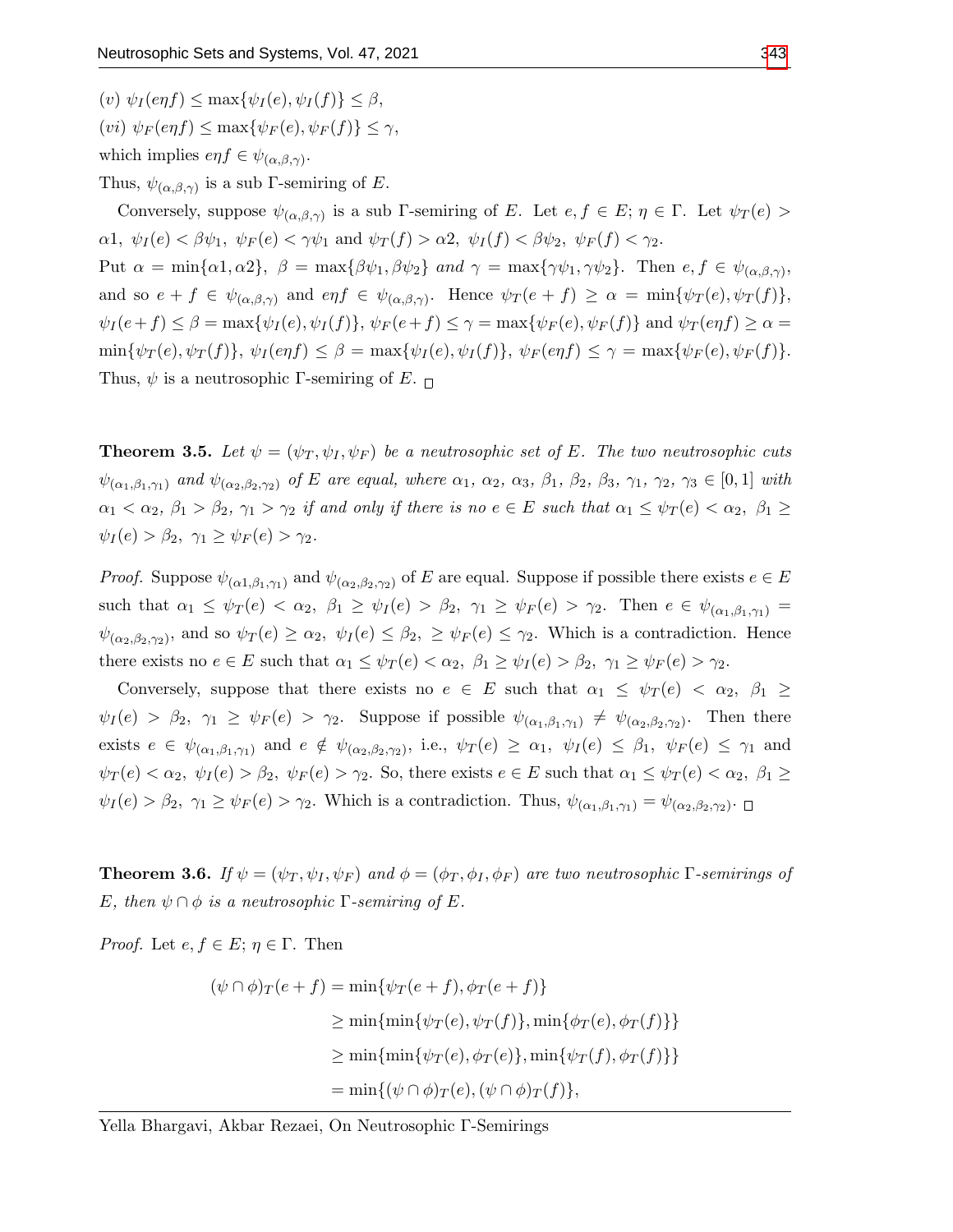$$
(\psi \cap \phi)_I(e+f) = \max{\psi_I(e+f), \phi_I(e+f)}
$$
  
\n
$$
\leq \max{\max{\psi_I(e), \psi_I(f)}, \max{\phi_I(e), \phi_I(f)} }
$$
  
\n
$$
\leq \max{\max{\psi_I(e), \phi_I(e)}, \max{\psi_I(f), \phi_I(f)} }
$$
  
\n
$$
= \max{\{\psi \cap \phi)_I(e), (\psi \cap \phi)_I(f)\}}
$$

$$
(\psi \cap \phi)_F(e+f) = \max{\psi_F(e+f), \phi_F(e+f)}
$$
  
\n
$$
\leq \max{\max{\psi_F(e), \psi_F(f)}, \max{\phi_F(e), \phi_F(f)} }
$$
  
\n
$$
\leq \max{\max{\psi_F(e), \phi_F(e)}, \max{\psi_F(f), \phi_F(f)} }
$$
  
\n
$$
= \max{\{\psi \cap \phi\}_F(e), (\psi \cap \phi)_F(f)\}}.
$$

Also, we get

$$
(\psi \cap \phi)_T(eqf) = \min{\psi_T(eqf), \phi_T(eqf)}\ge \min{\min{\psi_T(e), \psi_T(f)}, \min{\phi_T(e), \phi_T(f)}\ge \min{\min{\psi_T(e), \phi_T(f)}, \min{\psi_T(f), \phi_T(f)}\ge \min{\min{\psi_T(e), \phi_T(e)}, \min{\psi_T(f), \phi_T(f)}\n= \min{\{\psi \cap \phi)_T(e), (\psi \cap \phi)_T(f)\}},
$$

$$
(\psi \cap \phi)_I(eqf) = \max{\psi_I(eqf), \phi_I(eqf)}\leq \max{\max{\psi_I(e), \psi_I(f)}, \max{\phi_I(e), \phi_I(f)}\leq \max{\max{\psi_I(e), \phi_I(e)}, \max{\psi_I(f), \phi_I(f)}= \max{\psi \cap \phi_I(e), (\psi \cap \phi_I(f))}
$$

and

$$
(\psi \cap \phi)_F(eqf) = \max{\psi_F(eqf), \phi_F(eqf)}\n\n\leq \max{\max{\psi_F(e), \psi_F(f)}, \max{\phi_F(e), \phi_F(f)}\n\n\leq \max{\max{\psi_F(e), \phi_F(e)}, \max{\psi_F(f), \phi_F(f)}\n\n= \max{\psi \cap \phi_F(e), (\psi \cap \phi_F(f))}.
$$

Thus,  $\psi \cap \phi$  is a neutrosophic Γ-semiring of E.  $\Box$ 

Corollary 3.7. The intersection of arbitrary family of neutrosophic Γ-semirings is a neutrosophic Γ-semiring.

The following example shows that the union of two neutrosophic Γ-semirings may not be a neutrosophic Γ-semiring, in general.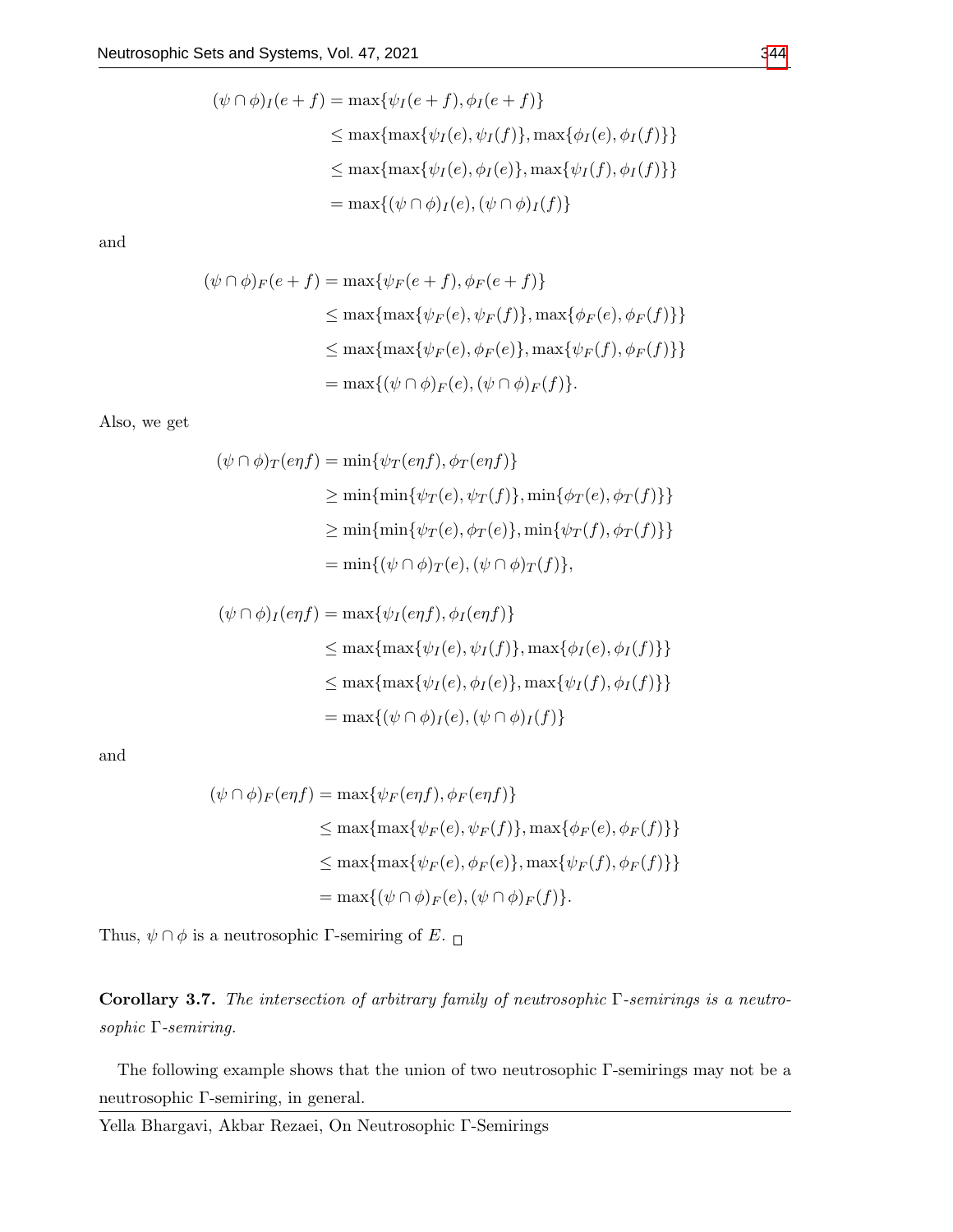**Example 3.8.** consider the additive abelian group  $Z_4 = \{0, 1, 2, 3\}$  and the subgroup  $\Gamma$  ${0, 2}$ . Define  $Z_4 \times \Gamma \times Z_4 \to Z_4$  by  $e\alpha f$  usual product of  $e, \alpha, f, \forall e, f \in Z_4$ ;  $\alpha \in \Gamma$ . Then  $Z_4$  is a  $\Gamma$ -semiring.

Let  $\psi = (\psi_T, \psi_I, \psi_F)$ , where  $\psi_T : Z_4 \to [0, 1]$ ,  $\psi_I : Z_4 \to [0, 1]$  and  $\psi_F : Z_4 \to [0, 1]$  defined by:

$$
\psi_T(e) = \begin{cases}\n0.8 & \text{if } e = 0; \\
0.6 & \text{if } e = 1; \\
0.4 & \text{otherwise}\n\end{cases}
$$

$$
\psi_I(e) = \begin{cases} 0.2 & \text{if } e = 0; \\ 0.4 & \text{if } e = 1; \\ 0.5 & \text{otherwise} \end{cases}
$$

$$
\psi_F(e) = \begin{cases} 0.2 & \text{if } e = 0; \\ 0.3 & \text{if } e = 1; \\ 0.5 & \text{otherwise} \end{cases}
$$

Let  $\phi = (\phi_T, \phi_I, \phi_F)$ , where  $\phi_T : Z_4 \to [0, 1]$ ,  $\phi_I : Z_4 \to [0, 1]$  and  $\phi_F : Z_4 \to [0, 1]$  defined by:

$$
\phi_T(e) = \begin{cases} 0.6 & \text{if } e = 0; \\ 0.5 & \text{if } e = 2; \\ 0.2 & \text{otherwise} \end{cases}
$$

$$
\phi_F(e) = \begin{cases} 0.2 & \text{if } e = 0; \\ 0.3 & \text{if } e = 2; \\ 0.4 & \text{otherwise} \end{cases}
$$

$$
\phi_F(e) = \begin{cases}\n0.3 & \text{if } e = 0; \\
0.4 & \text{if } e = 2; \\
0.5 & \text{otherwise}\n\end{cases}
$$

Thus,  $\psi$  and  $\phi$  are neutrosophic Γ-semirings of  $Z_4$ , but  $\psi \cup \phi$  is not a neutrosophic Γ-semiring of  $Z_4$ .

In particular we have the following:

**Theorem 3.9.** If  $\psi = (\psi_T, \psi_I, \psi_F)$  and  $\phi = (\phi_T, \phi_I, \phi_F)$  are two neutrosophic Γ-semirings of E, then  $\psi \cup \phi$  is a neutrosophic  $\Gamma$ -semiring of E only if  $\psi \subseteq \phi$  or  $\phi \subseteq \psi$ .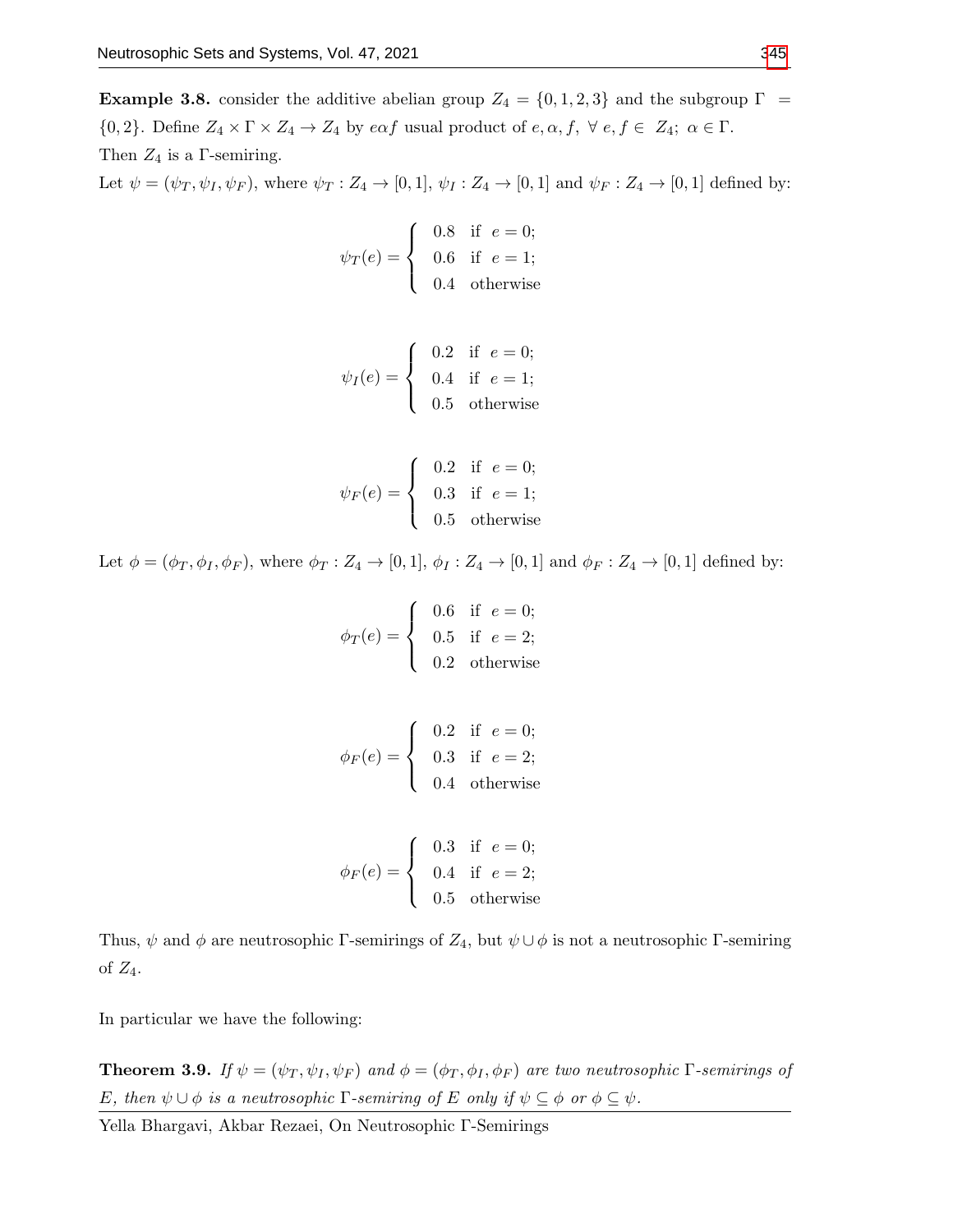*Proof.* Assume that  $e, f \in E$ ;  $\eta \in \Gamma$ . Suppose  $A \subseteq B$ . Then

$$
(\psi \cup \phi)_T(e+f) = \max{\psi_T(e+f), \phi_T(e+f)}
$$
  
=  $\phi_T(e+f)$   

$$
\geq \min{\phi_T(e), \phi_T(f)}
$$
  

$$
= \min{\max{\psi_T(e), \phi_T(e)}, \max{\psi_T(f), \phi_T(f)} }
$$
  

$$
= \min{\{\psi \cup \phi)_T(e), (\psi \cup \phi)_T(f)\}},
$$

$$
(\psi \cup \phi)_I(e+f) = \min{\psi_I(e+f), \phi_I(e+f)}
$$
  
\n
$$
= \phi_I(e+f)
$$
  
\n
$$
\leq \max{\phi_I(e), \phi_I(f)}
$$
  
\n
$$
= \max{\min{\psi_I(e), \phi_I(e)}, \min{\psi_I(f), \phi_I(f)} }
$$
  
\n
$$
= \max{\{\psi \cup \phi\}_I(e), (\psi \cup \phi)_I(f)\}}
$$

and

$$
(\psi \cup \phi)_F(e+f) = \min{\psi_F(e+f), \phi_F(e+f)}
$$
  
\n
$$
= \phi_F(e+f)
$$
  
\n
$$
\leq \max{\phi_F(e), \phi_F(f)}
$$
  
\n
$$
= \max{\min{\psi_F(e), \phi_F(e)}, \min{\psi_F(f), \phi_F(f)} }
$$
  
\n
$$
= \max{\{\psi \cup \phi\}_F(e), (\psi \cup \phi)_F(f)\}}.
$$

Also, we have

$$
(\psi \cup \phi)_T(eqf) = \max{\psi_T(eqf), \phi_T(eqf)}\n= \phi_T(eqf)\n\ge \min{\phi_T(e), \phi_T(f)}\n= \min{\max{\psi_T(e), \phi_T(e)}, \max{\psi_T(f), \phi_T(f)}\n= \min{\{\psi \cup \phi\}_T(e), (\psi \cup \phi)_T(f)\}},
$$

$$
(\psi \cup \phi)_I(x\eta y) = \min{\psi_I(x\eta y), \phi_I(x\eta y)}
$$
  
\n
$$
= \phi_I(e + f)
$$
  
\n
$$
\leq \max{\phi_I(e), \phi_I(f)}
$$
  
\n
$$
= \max{\min{\psi_I(e), \phi_I(e)}, \min{\psi_I(f), \phi_I(f)} }
$$
  
\n
$$
= \max{\{\psi \cup \phi\}_I(e), (\psi \cup \phi)_I(f)\}}
$$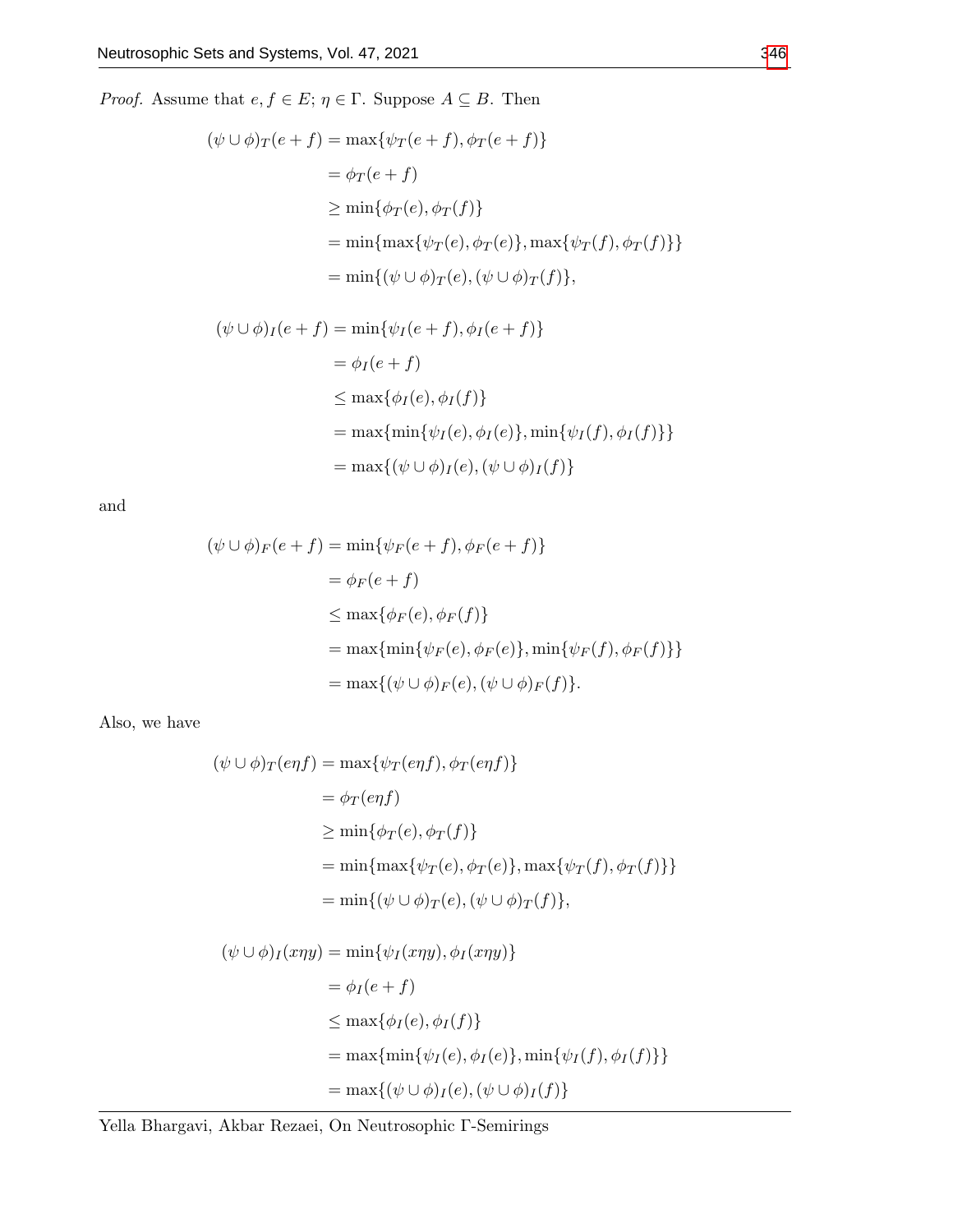$$
(\psi \cup \phi)_F(eqf) = \min{\psi_F(eqf), \phi_F(eqf)}\n= \phi_F(eqf)\n\le \max{\phi_F(e), \phi_F(f)}\n\le \max{\min{\psi_F(e), \phi_F(e)}, \min{\psi_F(f), \phi_F(f)}\n= \max{\{\psi \cup \phi\}_F(e), (\psi \cup \phi)_F(f)\}}.
$$

Similarly, we can prove if  $\phi \subseteq \psi$ . Thus,  $\psi \cup \phi$  is a neutrosophic Γ-semiring of E.  $\Box$ 

**Lemma 3.10.** Let  $A(E)$  be the set of all neutrosophic Γ-semirings of E. Then  $(A(E), \subseteq)$  is a poset.

*Proof.* Let  $A, B, C \in A(E)$ . 1. Always  $A \subseteq A$ , for all  $A \in A(E)$ . So,  $\subseteq$  is reflexive. 2. Let  $A \subseteq B$  and  $B \subseteq A$  $\Rightarrow$  A = B. So,  $\subseteq$  is anti-symmetric. 3.Let  $A \subseteq B$  and  $B \subseteq C$  $\Rightarrow A \subseteq C$ . So,  $\subseteq$  is transitive. Thus  $\subseteq$  is partial ordering and hence  $(A(E), \subseteq)$  is a poset.  $\sqcap$ 

Theorem 3.11.  $(A(E), \cup, \cap, ', 0, 1)$  is a De-Morgan Algebra.

Proof. We will show that

1.  $(A(E), \cup, \cap, ', 0, 1)$  is a bounded distributive lattice 2.  $(\psi')' = \psi$ ,  $(\psi \cup \phi)' = \psi' \cap \phi'$  and  $(\psi \cap \phi)' = \psi' \cup \psi'$ , for all  $\psi, \phi \in A(E)$ . Let  $\psi = (\psi_T, \psi_I, \psi_F), \phi = (\phi_T, \phi_I, \phi_F), \sigma = (\sigma T, \sigma I, \sigma F) \in A(E).$ 

1. Since  $0 \leq \psi_T(e) \leq 1$ ,  $0 \leq \psi_I(e) \leq 1$  and  $0 \leq \psi_F(e) \leq 1$ , for all  $x \in R$ . So,  $A(E)$  is bounded.

Idempotency:

$$
\psi \cap \psi = (\psi_T, \psi_I, \psi_F) \cap (\psi_T, \psi_I, \psi_F) = (\psi_T, \psi_I, \psi_F) = \psi,
$$
  

$$
\psi \cup \psi = (\psi_T, \psi_I, \psi_F) \cup (\psi_T, \psi_I, \psi_F) = (\psi_T, \psi_I, \psi_F) = \psi.
$$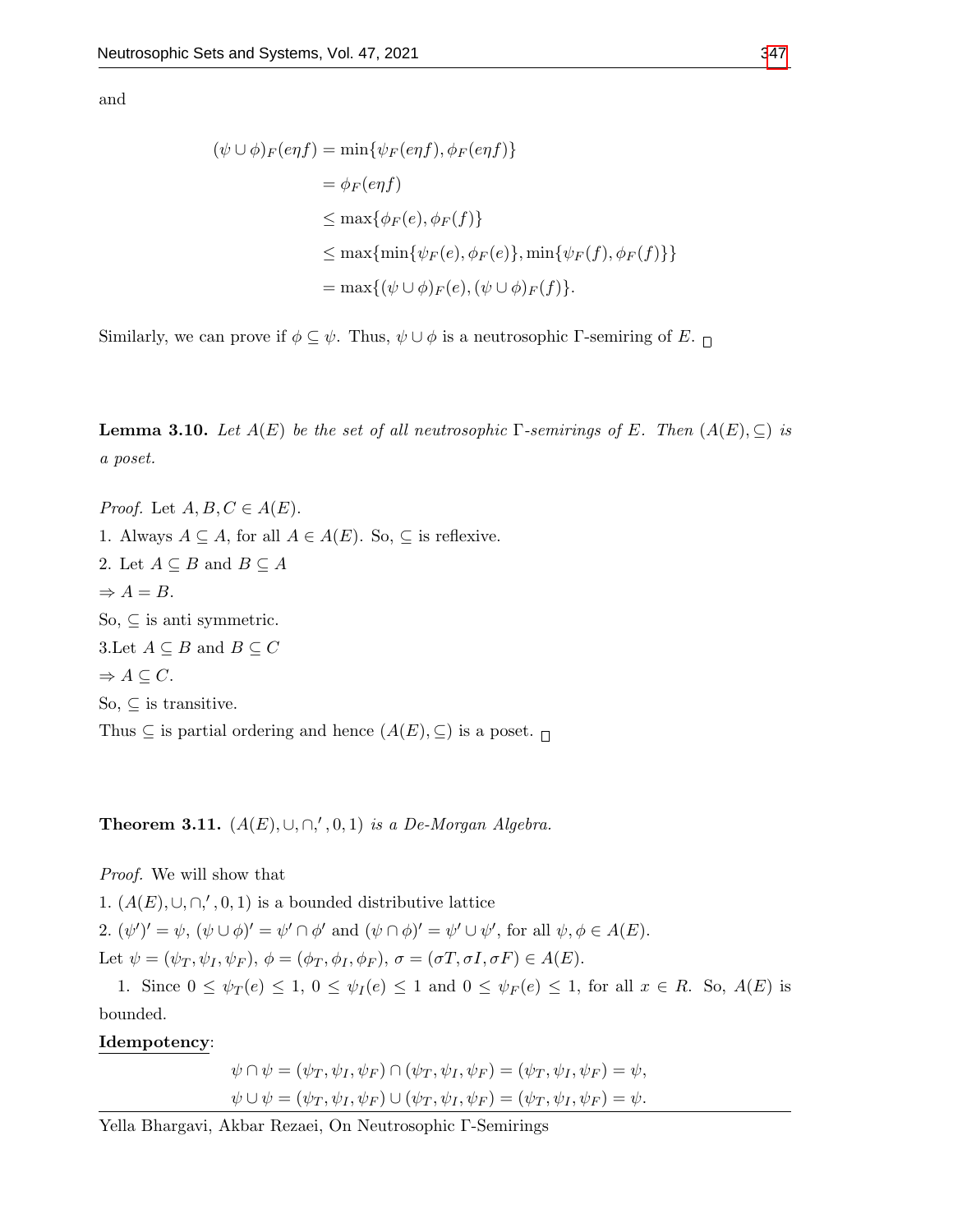### Commutativity:

$$
\psi \cap \phi = (\psi_T, \psi_I, \psi_F) \cap (\phi_T, \phi_I, \phi_F)
$$
  
\n
$$
= (\min{\psi_T, \phi_T}, \max{\psi_I, \phi_I}, \max{\psi_F, \phi_F})
$$
  
\n
$$
= (\min{\phi_T, \psi_T}, \max{\phi_I, \psi_I}, \max{\phi_F, \psi_F})
$$
  
\n
$$
= (\phi_T, \phi_I, \phi_F) \cap (\psi_T, \psi_I, \psi_F)
$$
  
\n
$$
= \phi \cap \psi,
$$
  
\n
$$
\psi \cup \phi = (\psi_T, \psi_I, \psi_F) \cup (\phi_T, \phi_I, \phi_F)
$$
  
\n
$$
= (\max{\psi_T, \phi_T}, \min{\psi_I, \phi_I}, \min{\psi_F, \phi_F})
$$
  
\n
$$
= (\max{\phi_T, \psi_T}, \min{\phi_I, \psi_I}, \min{\phi_F, \psi_F})
$$
  
\n
$$
= (\phi_T, \phi_I, \phi_F) \cup (\psi_T, \psi_I, \psi_F)
$$
  
\n
$$
= \phi \cup \psi.
$$

## Associativity:

$$
\psi \cap (\phi \cap \sigma) = (\psi_T, \psi_I, \psi_F) \cap ((\phi_T, \phi_I, \phi_F) \cap (\sigma_T, \sigma_I, \sigma_F))
$$
  
\n
$$
= (\min\{\psi_T, \min\{\phi_T, \sigma_T\}\}, \max\{\psi_I, \max\{\phi_I, \sigma_I\}\}, \max\{\psi_F, \max\{\phi_F, \sigma_F\}\})
$$
  
\n
$$
= (\min\{\min\{\psi_T, \phi_T\}, \sigma_T\}, \max\{\max\{\psi_I, \phi_I\}, \sigma_I\}, \max\{\max\{\psi_F, \phi_F\}, \sigma_F\})
$$
  
\n
$$
= (\psi \cap \phi) \cap \sigma,
$$
  
\n
$$
\psi \cup (\phi \cup \sigma) = (\psi_T, \psi_I, \psi_F) \cup ((\phi_T, \phi_I, \phi_F) \cup (\sigma_T, \sigma_I, \sigma_F))
$$
  
\n
$$
= (\max\{\psi_T, \max\{\phi_T, \sigma_T\}\}, \min\{\psi_I, \min\{\phi_I, \sigma_I\}\}, \min\{\psi_F, \min\{\phi_F, \sigma_F\}\})
$$
  
\n
$$
= (\max\{\max\{\psi_T, \phi_T\}, \sigma_T\}, \min\{\min\{\psi_I, \phi_I\}, \sigma_I\}, \min\{\min\{\psi_F, \phi_F\}, \sigma_F\})
$$
  
\n
$$
= (\psi \cup \phi) \cup \sigma.
$$

### Absorption:

$$
\psi \cap (\psi \cup \phi) = (\min{\psi_T, \max{\psi_T, \phi_T}}, \max{\psi_I, \min{\psi_I, \phi_I}}, \max{\psi_F, \min{\psi_F, \phi_F}})
$$
  
\n
$$
= (\psi_T, \psi_I, \psi_F),
$$
  
\n
$$
= \psi,
$$
  
\n
$$
\psi \cup (\psi \cap \phi) = (\max{\psi_T, \min{\psi_T, \phi_T}}, \min{\psi_I, \max{\psi_I, \phi_I}}, \min{\psi_F, \max{\psi_F, \phi_F}})
$$
  
\n
$$
= (\psi_T, \psi_I, \psi_F)
$$
  
\n
$$
= \psi.
$$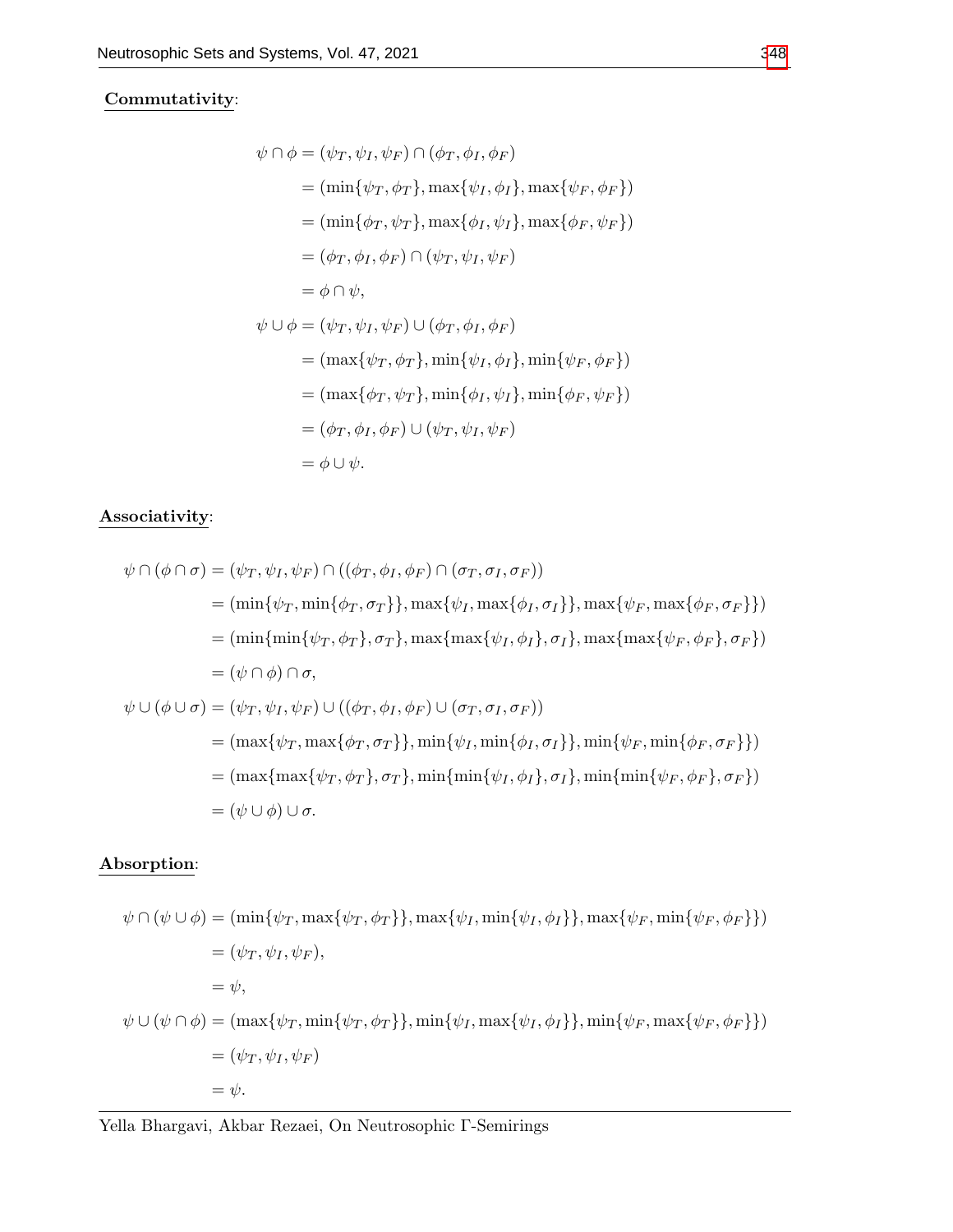### Distributivity:

$$
\psi \cap (\phi \cup \sigma) = (\min\{\psi_T, \max\{\phi_T, \sigma_T\}\}, \max\{\psi_I, \min\{\phi_I, \sigma_I\}\}, \max\{\psi_F, \min\{\phi_F, \sigma_F\}\})
$$
  
\n
$$
= (\max\{\min\{\psi_T, \phi_T\}, \min\{\psi_T, \sigma_T\}\}, \min\{\max\{\psi_I, \phi_I\}, \max\{\psi_I, \sigma_I\}\},
$$
  
\n
$$
\min\{\max\{\psi_F, \phi_F\}, \max\{\psi_F, \sigma_F\}\})
$$
  
\n
$$
= (\psi \cap \phi) \cup (\psi \cap \sigma),
$$
  
\n
$$
\psi \cup (\phi \cap \sigma) = (\max\{\psi_T, \min\{\phi_T, \sigma_T\}\}, \min\{\psi_I, \max\{\phi_I, \sigma_I\}\}, \min\{\psi_F, \max\{\phi_F, \sigma_F\}\})
$$
  
\n
$$
= (\min\{\max\{\psi_T, \phi_T\}, \max\{\psi_T, \sigma_T\}\}, \max\{\min\{\psi_I, \phi_I\}, \min\{\psi_I, \sigma_I\}\},
$$
  
\n
$$
\max\{\min\{\psi_F, \phi_F\}, \min\{\psi_F, \sigma_F\}\})
$$
  
\n
$$
= (\psi \cup \phi) \cap (\psi \cup \sigma).
$$

Thus,  $(A(E), \cup, \cap, ', 0, 1)$  is a bounded distributive lattice.

2. Now, we show that  $(\psi')' = \psi$ ,  $(\psi \cup \phi)' = \psi' \cap \phi'$  and  $(\psi \cap \phi)' = \psi' \cup \phi'$ .

$$
(\psi \cap \phi)' = (\min{\psi_T, \phi_T}, \max{\psi_I, \phi_I}, \max{\psi_F, \phi_F})'
$$
  
= 
$$
(\max{\psi_F, \phi_F}, \min{\{1 - \psi_I, 1 - \phi_I\}}, \min{\psi_T, \phi_T}\})
$$
  
= 
$$
\psi' \cup \phi'.
$$

Therefore  $(\psi \cap \phi)' = \psi' \cup \phi'$ . Similarly, we can show that  $(\psi \cup \phi)' = \psi' \cap \phi'$ . Also, we have  $\psi' = (\psi_F, 1 - \psi_I, \psi_T)$ , and so  $(\psi')' = \psi$ . Thus,  $(A(E), \cup, \cap, ', 0, 1)$  is a De-Morgan algebra.

### 4. Hommorphic image and Pre-image of Neutrosophic Γ-semirings

**Theorem 4.1.** Let  $\varphi$  be a homomorphism from a  $\Gamma$ -semiring E onto a  $\Gamma$ -semiring F and let  $\phi$  be a neutrosophic  $\Gamma$ -semiring of F. Then the pre-image  $\varphi^{-1}(\phi)$  of  $\phi$  is a neutrosophic Γ-semiring of E.

*Proof.* Assume that  $e, f \in E$ ;  $\eta \in \Gamma$ . Then

$$
(\varphi^{-1}(\phi_T))(e+f) = \phi_T(\varphi(e+f))
$$
  
=  $\phi_T(\varphi(e) + \varphi(f))$   
 $\ge \min{\phi_T(\varphi(e)), \phi_T(\varphi(f))}$   
 $= \min{\varphi^{-1}(\phi_T)(e), \varphi^{-1}(\phi_T)(f)},$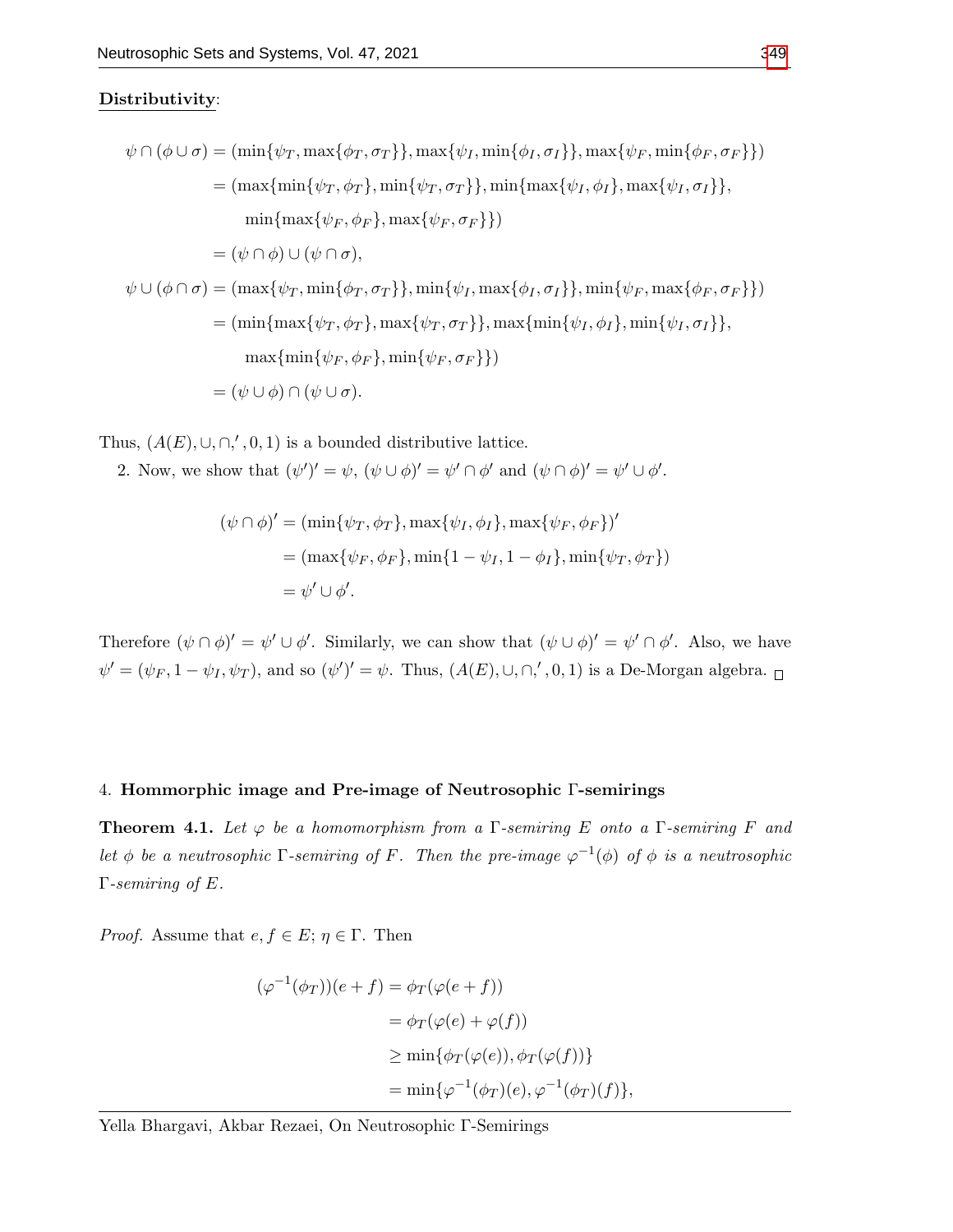$$
(\varphi^{-1}(\phi_I))(e+f) = \phi_I(\varphi(e+f))
$$
  
=  $\phi_I(\varphi(e) + \varphi(f))$   
 $\leq \max{\phi_I(\varphi(e)), \phi_I(\varphi(f))}$   
 $= \max{\varphi^{-1}(\phi_I)(e), \varphi^{-1}(\phi_I)(f)}$ ,

$$
(\varphi^{-1}(\phi_F))(e+f) = \phi_F(\varphi(e+f))
$$
  
=  $\phi_F(\varphi(e) + \varphi(f))$   
 $\leq \max{\phi_F(\varphi(e)), \phi_F(\varphi(f))}$   
 $= \max{\varphi^{-1}(\phi_F)(e), \varphi^{-1}(\phi_F)(f)}$ 

$$
(\varphi^{-1}(\phi_T))(x\eta y) = \phi_T(\varphi(enf))
$$
  
=  $\phi_T(\varphi(e)\eta\varphi(f))$   
 $\geq \min{\phi_T(f(e)), \phi_T(f(f))}$   
 $= \min{\{\varphi^{-1}\phi_T(e), (\varphi^{-1}(\phi_T)(f)\}},$ 

$$
(\varphi^{-1}(\phi_I))(eqf) = \phi_I(\varphi(eqf))
$$
  
=  $\phi_I(\varphi(e)\eta\varphi(f))$   
 $\leq \max{\phi_I(\varphi(e)), \phi_I(\varphi(f))}$   
 $= \max{\varphi^{-1}(\phi_I)(e), \varphi^{-1}(\phi_I)(f)}$ ,

$$
(\varphi^{-1}(\phi_F))(eqf) = \phi_F(\varphi(eqf))
$$
  
=  $\phi_F(\varphi(e)\eta\varphi(f))$   
 $\leq \max{\phi_F(\varphi(e)), \phi_F(\varphi(f))}$   
 $= \max{\varphi^{-1}(\phi_F)(e), \varphi^{-1}(\phi_F)(f)}.$ 

Thus,  $\varphi^{-1}(\phi)$  is a neutrosophic Γ-semiring of E.

**Theorem 4.2.** Let  $\varphi$  be a homomorphism from a  $\Gamma$ -semiring E onto a  $\Gamma$ -semiring F. Let  $\psi$ be a neutrosophic  $\Gamma$ -semiring of E. Then the homomorphic image  $\varphi(\psi)$  of  $\psi$  is a neutrosophic Γ-semiring of F.

*Proof.* Let  $p, q \in F$ ;  $\gamma \in \Gamma$ . If either  $\varphi^{-1}(p)$  or  $\varphi^{-1}(q)$  is empty, then the result is trivially satisfied.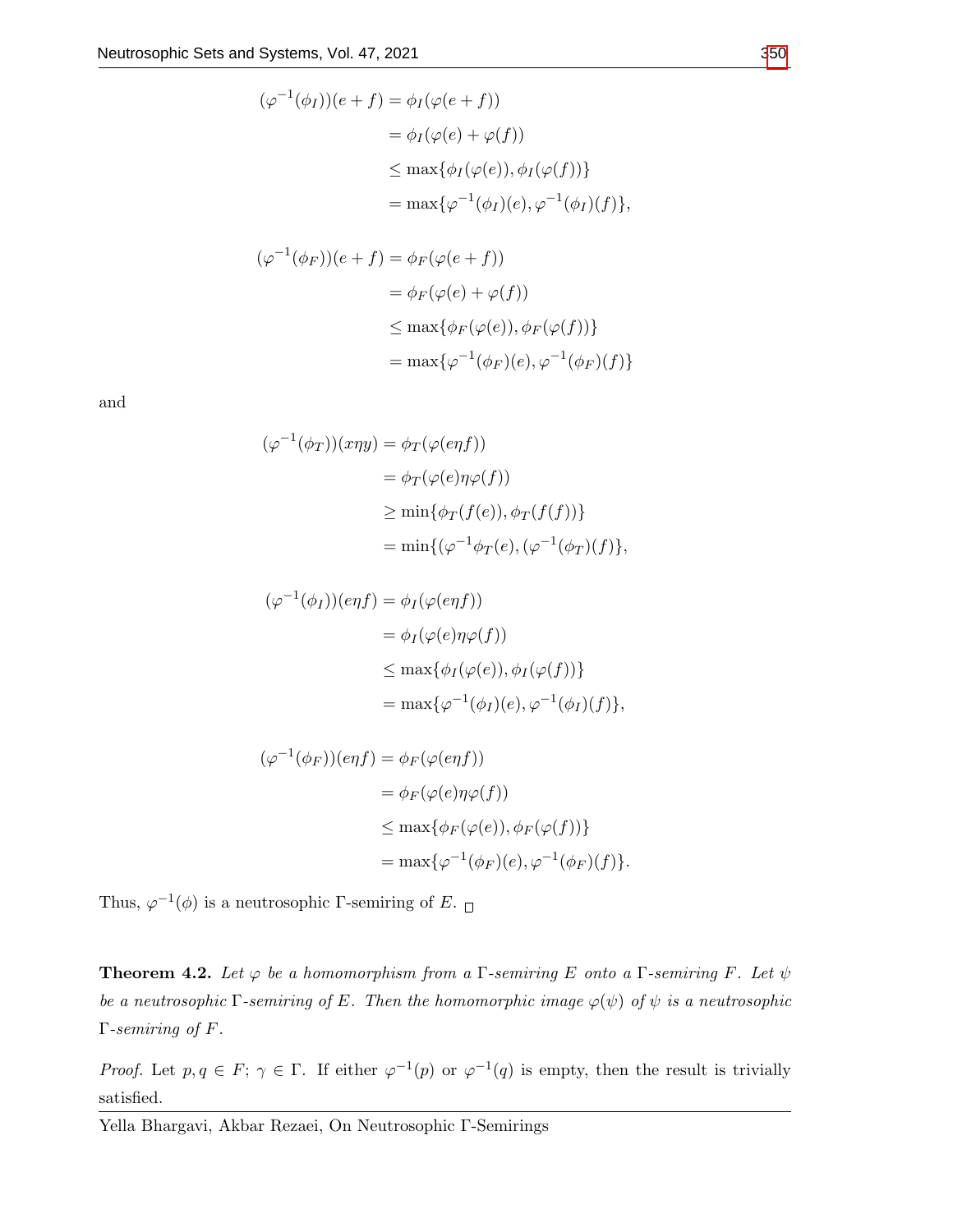Suppose  $\varphi^{-1}(p)$  and  $\varphi^{-1}(q)$  are non-empty. Since  $p, q \in F$ , then there exist  $e, f \in E$  such that  $e = f(p), f = f(q).$  Then

$$
(\varphi(\psi_T))(p+q) = \sup_{z \in \varphi^{-1}(p+q)} \psi_T(z)
$$
  
= 
$$
\sup \{\psi_T(e+f) : e, f \in E, e = \varphi(p), f = \varphi(q)\}
$$
  

$$
\geq \sup \{\min \{\psi_T(e), \psi_T(f)\} : e, f \in E, e = \varphi(p), f = \varphi(q)\}
$$
  
= 
$$
\min \{\sup \{\psi_T(e) : e \in E, x = \varphi(p)\}, \sup \{\psi_T(f) : f \in E, f = \varphi(q)\}
$$
  
= 
$$
\min \{(\varphi(\psi_T))(p), (\varphi(\psi_T))(q)\},
$$

$$
(\varphi(\psi_I))(p+q) = \inf_{z \in \varphi^{-1}(p+q)} \psi_I(z)
$$
  
\n
$$
= \inf \{ \psi_I(e+f) : e, f \in E, x = \varphi(p), f = \varphi(q) \}
$$
  
\n
$$
\leq \inf \{ \max \{ \psi_I(e), \psi_I(f) \} : e, f \in E, x = \varphi(p), f = \varphi(q) \}
$$
  
\n
$$
= \max \{ \inf \{ \psi_I(e) : e \in E, e = \varphi(p) \}, \inf \{ \psi_I(f) : f \in E, f = \varphi(q) \}
$$
  
\n
$$
= \max \{ (\varphi(\psi_I))(p), (\varphi(\psi_I))(q) \},
$$

$$
(\varphi(\psi_F))(p+q) = \inf_{z \in \varphi^{-1}(p+q)} \psi_F(z)
$$
  
\n
$$
= \inf \{ \psi_F(e+f) : e, f \in E, e = \varphi(p), f = \varphi(q) \}
$$
  
\n
$$
\leq \inf \{ \max \{ \psi_F(e), \psi_F(f) \} : e, f \in E, e = \varphi(p), f = \varphi(q) \}
$$
  
\n
$$
= \max \{ \inf \{ \psi_F(e) : e \in E, e = \varphi(p) \}, \inf \{ \psi_F(f) : f \in E, f = \varphi(q) \}
$$
  
\n
$$
= \max \{ (\varphi(\psi_F))(p), (\varphi(\psi_F))(q) \}
$$

and

$$
(\varphi(\psi_T))(p\gamma q) = \sup_{z \in \varphi^{-1}(p\gamma q)} \psi_T(z)
$$
  
= 
$$
\sup \{ \psi_T(e\gamma f) : e, f \in E, e = \varphi(p), f = \varphi(q) \}
$$
  

$$
\geq \sup \{ \min \{ \psi_T(e), \psi_T(f) \} : e, f \in E, e = \varphi(p), f = \varphi(q) \}
$$
  
= 
$$
\min \{ \sup \{ \psi_T(e) : e \in E, e = \varphi(p) \}, \sup \{ \psi_T(f) : f \in E, f = \varphi(q) \}
$$
  
= 
$$
\min \{ (\varphi(\psi_T))(p), (\varphi(\psi_T))(q) \},
$$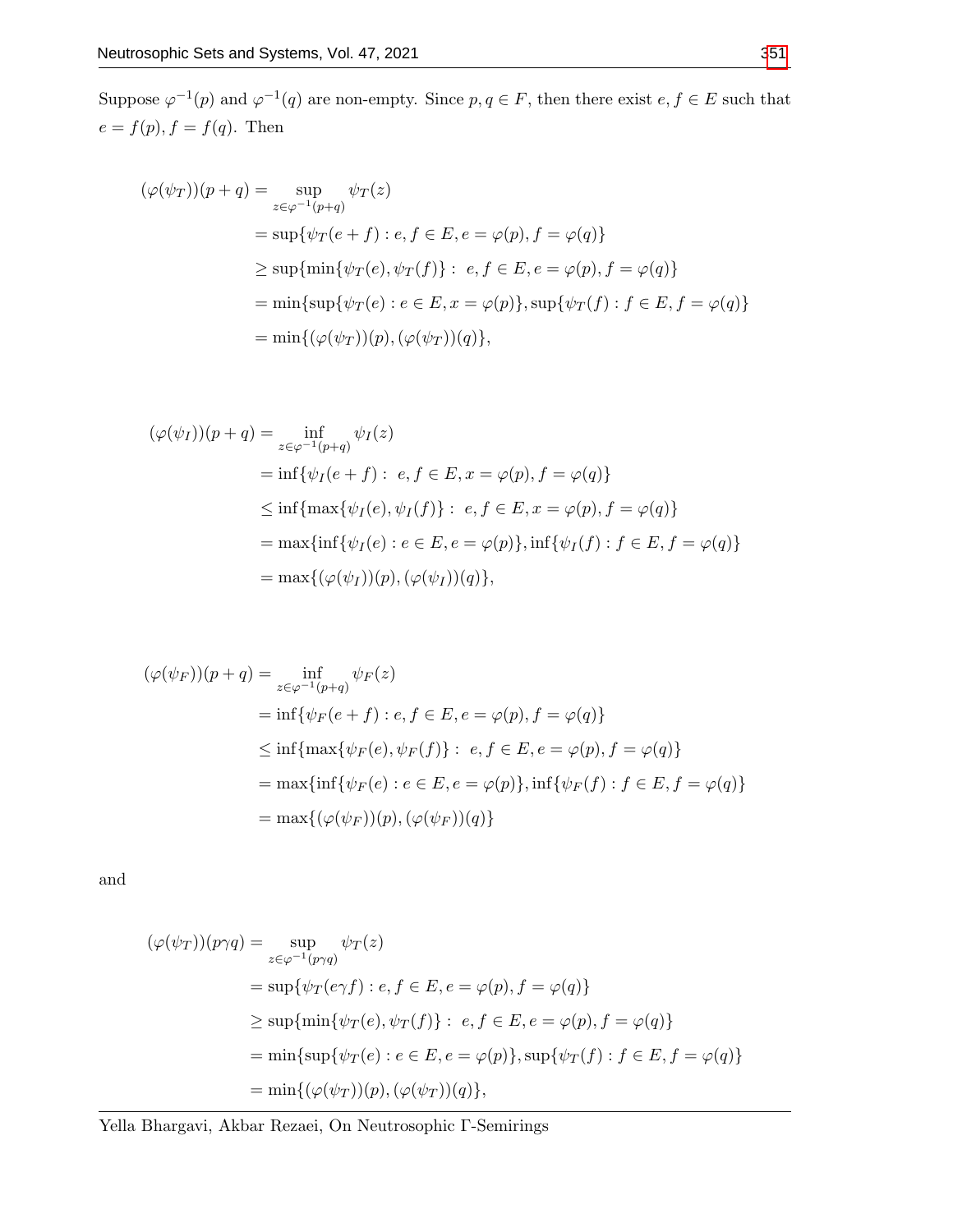$$
(\varphi(\psi_I))(p\gamma q) = \inf_{z \in \varphi^{-1}(p\gamma q)} \psi_I(z)
$$
  
=  $\inf \{\psi_I(e\gamma f) : e, f \in E, e = \varphi(p), f = \varphi(q)\}$   
 $\leq \inf \{\max \{\psi_I(e), \psi_I(f)\} : e, f \in E, e = \varphi(p), f = \varphi(q)\}$   
=  $\max \{\inf \{\psi_I(e) : e \in E, e = \varphi(p)\}, \inf \{\psi_I(f) : f \in E, f = \varphi(q)\}$   
=  $\max \{(\varphi(\psi_I))(p), (\varphi(\psi_I))(q)\},$ 

$$
(\varphi(\psi_F))(p\gamma q) = \inf_{z \in \varphi^{-1}(p\gamma q)} \psi_F(z)
$$
  
=  $\inf \{ \psi_F(e\gamma f) : e, f \in E, e = \varphi(p), f = \varphi(q) \}$   

$$
\leq \inf \{ \max \{ \psi_F(e), \psi_F(f) \} : e, f \in E, e = \varphi(p), f = \varphi(q) \}
$$
  
=  $\max \{ \inf \{ \psi_F(e) : e \in E, e = \varphi(p) \}, \inf \{ \psi_F(f) : f \in E, f = \varphi(q) \}$   
=  $\max \{ (\varphi(\psi_F))(p), (\varphi(\psi_F))(q) \}.$ 

Thus,  $\varphi(\psi)$  is neutrosophic Γ-semiring of F.  $\Box$ 

### 5. Conclusions and future works

In this paper, we introduce the notion of a neutrosophic Γ-semiring and characterized the neutrosophic Γ-semiring in terms of crisp Γ-semirings and obtained some properties. In continuity of this paper, we study neutrosophic ideals, neutrosophic bi-ideals, neutrosophic quasi ideals, neutrosophic interior ideals of Γ-semiring.

Acknowledgments: The authors appreciate Professor Florentin Smarandache for his private discussions on the paper, and other anonymous reviewers for their valuable comments and suggestions.

Conflicts of Interest: The authors declare no conflict of interest.

### References

- <span id="page-14-2"></span>1. Agboola, A.A.A., Davvaz, B., and Smarandache, F., Neutrosophic quadruple algebraic hyperstructures, Ann. Fuzzy Math. Inform. vol. 14, 2017, pp. 29–42.
- <span id="page-14-3"></span>2. Akinleye, S.A., Smarandache, F., and Agboola, A.A.A., On neutrosophic quadruple algebraic structures, Neutrosophic Sets and Systems, vol. 12, 2016, pp. 122–126.
- <span id="page-14-1"></span>3. Al-Tahan, M., and Davvaz, B., On Some Properties of Neutrosophic QuadrupleH<sub>v</sub>-rings, Neutrosophic Sets and Systems, vol. 36, 2020, pp. 256–270.
- <span id="page-14-0"></span>4. Atanassov, K. Intuitionistic fuzzy sets, Fuzzy Sets and Systems, vol. 20, no. 1, 1986, pp. 87–96.
- <span id="page-14-4"></span>5. Bhargavi, Y., and Eswarlal, T., Fuzzy Γ-semirings, International Journal of Pure and Applied Mathematics, vol. 98, no. 3, 2015, pp. 339–349.